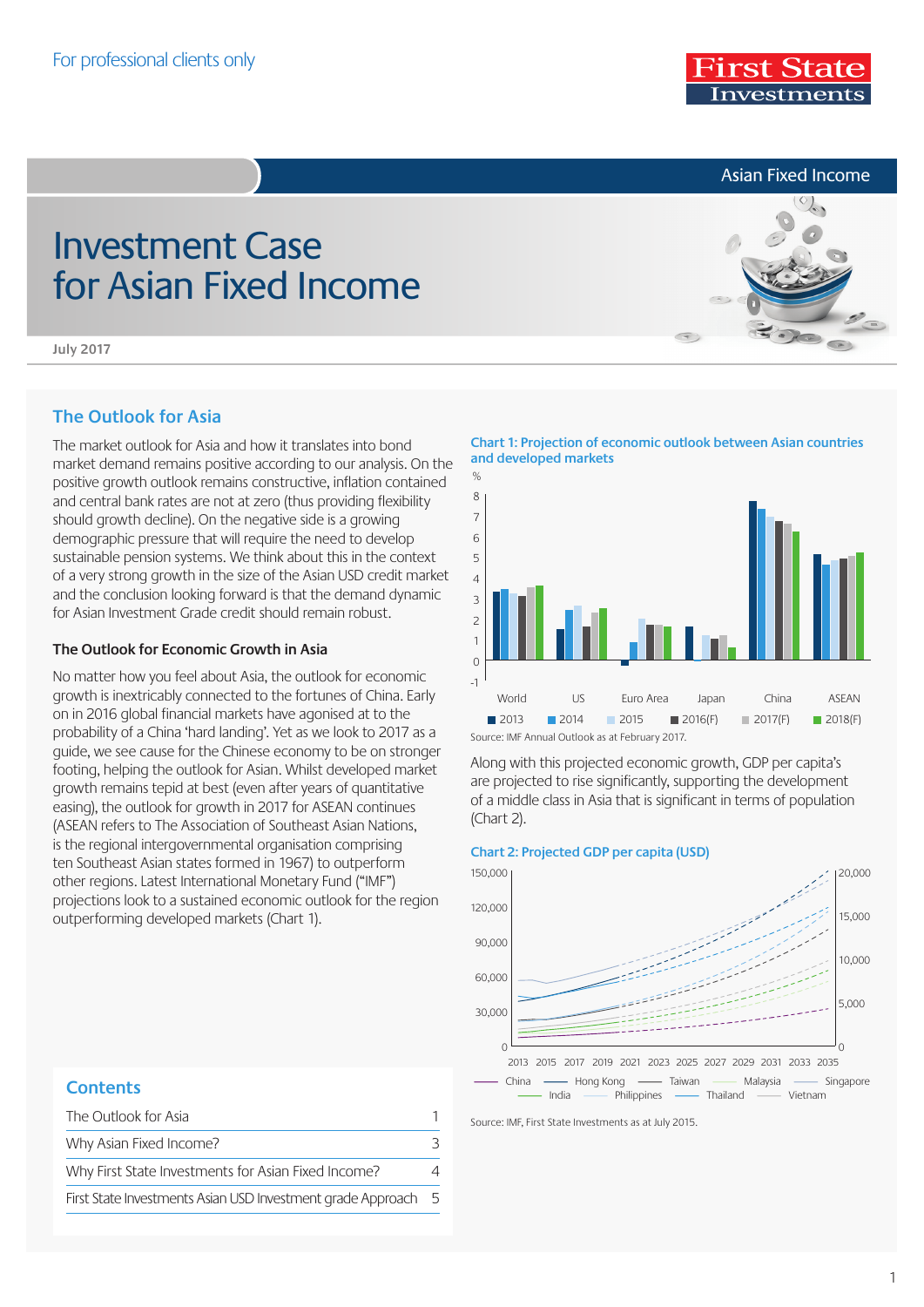## **The Outlook for Demographics in Asia and Potential Implications**

- Many of Asia's retirement systems are ill prepared for the rapid population ageing
- The demographic change to fewer babies and longer life expectancy took a century in Europe and North America
- In Asia this transition is happening in a generation. Asia's ageing will be at its peak between 2010 and 2030 according to the OECD
- Compared to OECD averages the percentage of those who contribute to pensions is low
- Pension reforms are on the agenda of Asian countries. Models in Singapore and Hong Kong are often used as guides
- A broader agenda exists now in recognition of the benefits a domestic pension system brings to the stability of demand for domestic bond markets

### **Chart 3: Number of retirees across Asian countries**



Source: OECD 'Pensions in Asia/Pacific – Ageing Asia must face its pension problems", 2010.

## **The Outlook for the Development of Pensions Industry in Asia**

The Hong Kong and Singapore's Pension systems are the most developed in the region. Using their growth as a guide for potential growth of new pension systems, a rapid development of pensions across the region presents significant opportunity.

- 1. HK's MPF today approximately US\$80bn actuarial Society of Hong Kong paper 2015 predict this to be US\$335bn - US\$413bn by 2035 (over 300% growth)
- 2. SG's CPF today US\$195bn last 15 years has averaged a growth in size of 8%. The actuarial assumptions predict growth to between US\$900bn and US\$1.1trn by 2035 (over 300% growth)

Other major economies in the region are coming off a lower base in terms of the pension system development. Arguably the pace of growth and development could or should be greater for said economies. The Asian Development Bank in a 2015 publication forecast that over the following 15 years, 500 million adults in Asia will begin a pension savings plan for the first time. This should be supportive of demand for Asian fixed income. Furthermore, this will further complete the positive household savings rates that exist throughout China. Something absent from many developed markets.

#### **Regulatory Reform / Harmonisation in Asia**

A challenge for Asia's financial markets has been harmonisation of financial markets. Lead regulators in the region collaborate and where feasible enact policy consistent with other regulators in the region. However there is much more than can be done to reform regulation and harmonise financial markets. An interesting recent development has been the announcement that the International Organisation of Securities Commissions (IOSCO), the world's leading body of capital market regulators that oversees markets worth over US\$140tril, launched its first-ever Asia-Pacific hub in Malaysia. It will play a major role in developing capital markets, on a collaborative basis, which will help the capital markets grow even further. The hub is also expected to strengthen regulatory capabilities in the region.

## **China Onshore**

A recent development that directly impacts the Asian bond market is the ongoing opening of the China onshore bond market. Whilst access is available within certain daily limits, the longer term objective is to support two way flows of capital, specifically between onshore China and Hong Kong. Initially the development is aimed at attracting international investors to its vast onshore markets (the world's third largest). By broadening the investor pool it should improve the quality of its onshore debt markets and ultimately stem outgoing capital flows. The next step would be larger two way flows that should be supportive of Asian bond markets.

### **Summary View**

Asia remains the region with better economic growth and contained inflation. These two considerations would underpin a positive outlook for Asian USD Investment Grade demand. The demographics are deteriorating and requires focus from governments on pensions and savings which is being done so in countries such as Singapore and Hong Kong, but needs further action in many others. Pension growth should underpin support for Asian USD Investment Grade in the coming years. Lastly the announcement of IOSCO's first hub in Asia (we believe) is a significant step towards the promotion of more harmonisation across the countries in Asia.

When considering these factors, the demand point to a strengthening bias. This is why when we meet investors yet to allocate to Asian USD Investment Grade our suggestion is to consider it as a core holding going forward.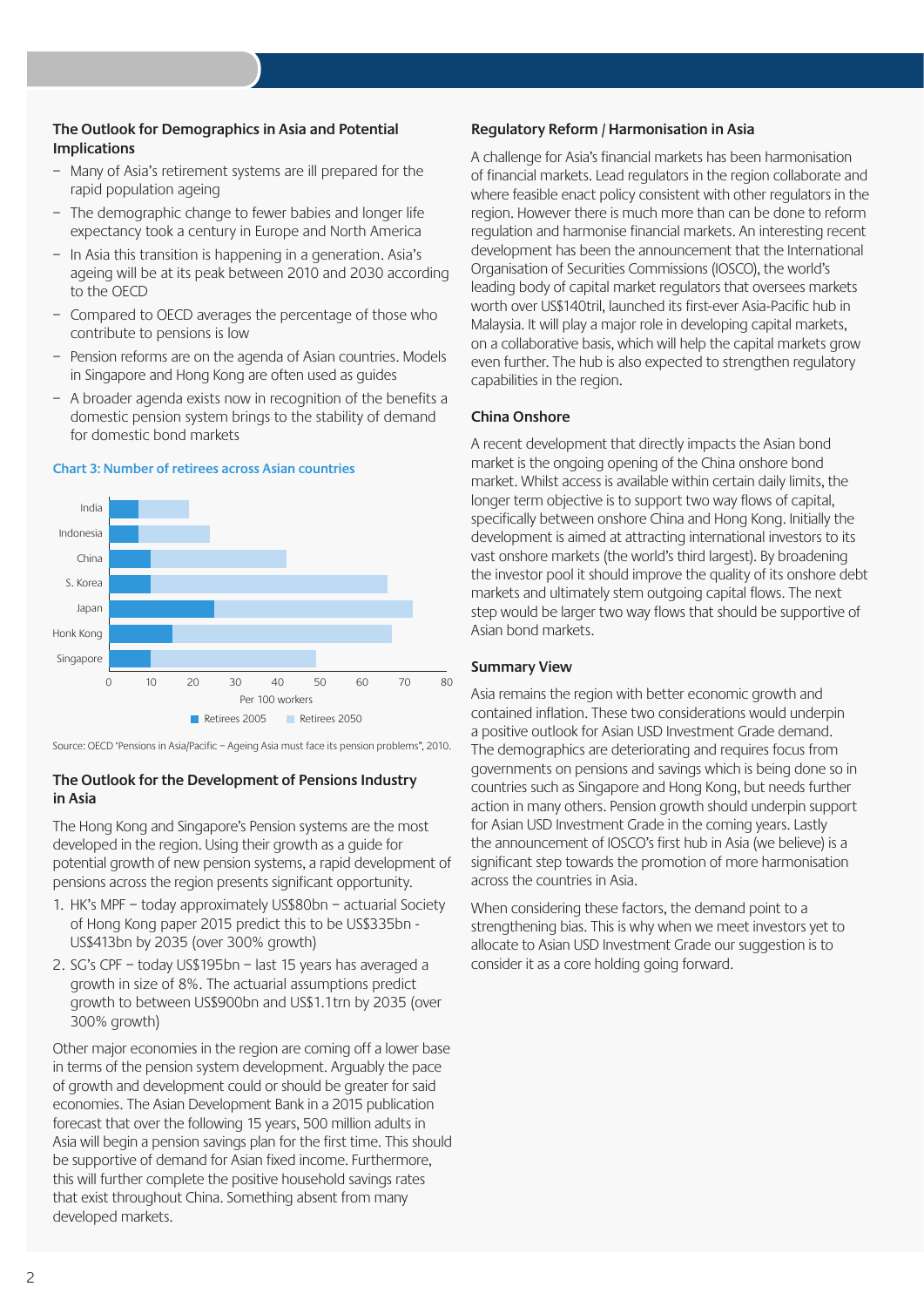# **Why Asian Fixed Income**

We believe we stand at a juncture where Asian Fixed Income (specifically USD credit) should be considered a strategic allocation instead of tactical. The market is maturing and consistently produces risk adjusted returns that compare well across other asset classes. Demand continues to grow for Asian Fixed Income yet globally, the asset class remains under allocated. The previous long held concerns about allocating to Asian Fixed Income have diminishing. Historically the primary concerns with Asian Fixed Income are:

- Lack of Diversification
- Low Credit Quality
- Excessive Volatility
- Inadequate Returns

We believe that the growth and development of the Asian Fixed Income market in recent years will continue diminishing even further the concerns above.

#### **Lack of Diversification**

Asian Fixed Income markets have experienced significant growth since 2008. By way of example, we consider the growth in a widely used Asian Fixed Income Benchmark, JP Morgan Asia Credit Index ("JACI"). Since 2008, JACI has quadrupled its market capitalisation (Chart 4 below). Within that, the number of issuers in the benchmark has tripled. When considering the number of issuers and that Asian Fixed Income issuers (eligible for benchmark inclusion) originate from 16 different countries, this facilitates the construction of portfolios far more diversified than ever before. Today China issuers are the largest constituent of Asian Fixed Income, followed by South Korea, Hong Kong, Indonesia and India.



#### **Chart 4: JP Morgan Asia Credit Index expanding investment universe**

#### **KEY STATS:**

- Size of Index 2010 US\$284bn Feb 2017 US\$719bn
- Number of eligible issuers in Index 2010 208 2017 437 Source: First State Investments and JP Morgan. Data as at 28 February 2017.

#### **Low Credit Quality**

The growth in issuance in Asian USD credit in general has been dominated by Investment Grade Corporates. In 2015 approximately 80% of the new issuance that came to market came from Investment Grade Corporates (Chart 5).

#### **Chart 5: JP Morgan Asia Credit Index rating diversification dominated by Investment Grade**



Source: First State Investments and JP Morgan. Data as at 28 February 2017.

#### **Excessive Volatility**

Asian Fixed Income had historically endured volatility greater than other investment grade markets. With the growth in the market creating a deeper, more diversified this volatility has begun to recede. However our research has pointed to an additional point that may contribute to the decreased volatility. Chart 6 compares annualised 12 month rolling volatility of Asian Investment Grade to US Investment Grade, overlaid with the total market capitalisation (RHS) of Asia Investment Grade. From 2009 (i.e post crisis) Asia Investment Grade has exhibited more volatility than US Investment Grade. Interestingly though from the end of 2014 until today, Asian Fixed Income volatility has largely mirrored that of US Investment Grade.





Source: JP Morgan Asia Credit Index, as at February 2017.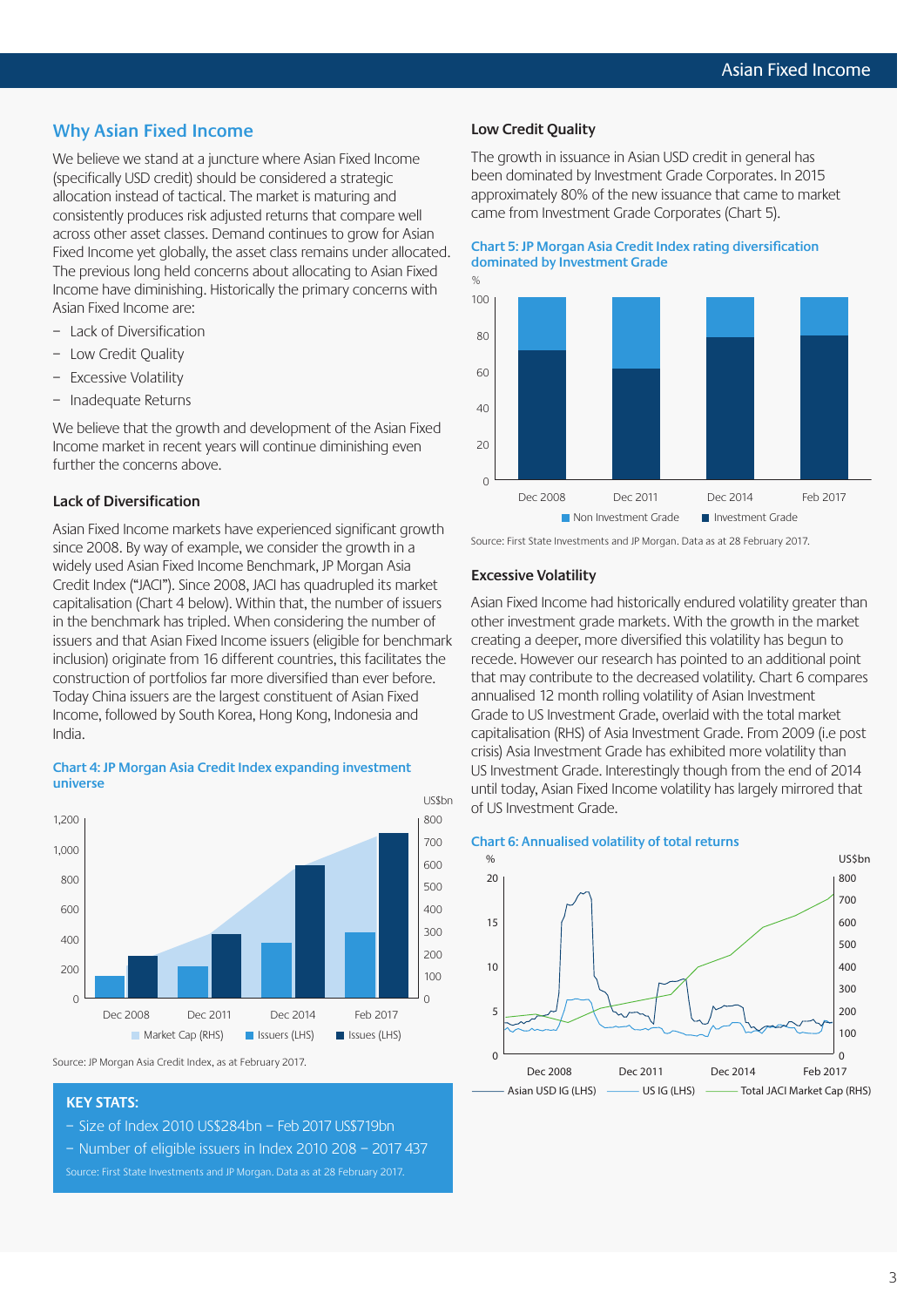A recent study by KPMG looked at where the Asian Fixed Income Assets reside. Over the last five years the percentage of Fixed Income assets held within Asia has continued to grow, rather than being held in the US or Europe (Chart 7). We believe that this is a contributing factor to the reduction in volatility as Asian investors would be far more aware of the issues with respect Asian issuers, than foreigners.

**Chart 7: New issue investor allocation by region** 2009 2010 2011 2012 2013 2014 2015 2016  $\mathcal{O}_\ell$ **US** Europe **Asia**  $\sqrt{2}$  $2<sup>c</sup>$  $4<sub>0</sub>$ 60 8<sub>C</sub> 100

Source: First State Investments, JP Morgan, and Bond Radar. Data as at 31 December 2016.

As discussed we attribute this to market growth and greater participation by Asian based investors.

#### **Inadequate Returns**

Asian Fixed Income has delivered consistent returns year on year. Since inception (Chart 8) the JACI has provided consistent yearly positive returns except in 2008 (in line with most asset classes) and 2013 (as a result of taper tantrum). Additionally a common misconception is that Asian Fixed Income will underperform in a rate rising environment in the US. The JACI index was launched in September 2005, in the middle of the Federal Reserve's last rate rising cycle that lasted through to the middle of 2006. That cycle was quite aggressive yet Asian Fixed Income still generated positive returns.

 $\frac{1}{\sqrt{2}}$ -5  $\Omega$ 5 10 15  $20$ 25 30



Source: First State Investments, JP Morgan, and Bond Radar. Data as at 31 December 2016.

2006 2007 2008 2009 2010 2011 2012 2013 2014 2015 2016

We have also considered Asian Fixed Income returns in the context of volatility (i.e. risk adjusted returns or Sharpe Ratio) and compare them to major asset classes as a comparison (Chart 9).

Asian Investment Grade credit returns and Sharpe Ratio when compared to other asset classes over a 5 year period to 28 February 2017, are favourable.

We see increasing probability of more investors allocating to Asian Fixed Income in the coming years. As Central Banks crowd out Fixed Income investors globally, Asian Fixed Income will grow in importance. With higher returns than US Investment Grade and Europe Investment Grade, and annualised volatility akin to US Investment Grade, we believe this makes it an attractive asset class.

#### **Chart 9: Five year risk adjusted returns**

|                          | Asian<br><b>USD IG</b> | <b>USIG</b> | <b>EM USD</b><br>Sovereign | Asia Ex-JP<br><b>Enquiries</b> |
|--------------------------|------------------------|-------------|----------------------------|--------------------------------|
| Annualised<br>Return     | 4.7%                   | 22%         | 5.8%                       | 3.7%                           |
| Annualised<br>Volatility | 4.0%                   | 29%         | 6.6%                       | 14.2%                          |
| <b>Sharpe Ratio</b>      | 1.1%                   | 0.7%        | 0.9%                       | 0.3%                           |

Source: First State Investments, JP Morgan, Barclays, and MSCI as at 28 February 2017.

# **Why First State Investments for Asian Fixed Income**

As an experienced global fixed income and credit manager providing stewardship to over US\$58.7bn (as at 31 March 2017) in global fixed income assets and within that US\$1bn Asian USD denominated Investment Grade credit, we are well placed to manage a portfolio incorporating single name credit security selection. Our focus on quality has through the cycle delivered consistent total and risk adjusted returns for our clients. We have been researching and investing in Asian USD Investment Grade Credit since 2003 (the launch of our flagship mutual fund the First State Asian Quality Bond Fund). Some key points about our approach are:

#### **Local Knowledge Since 2003**

Asian Fixed Income has been a key commitment for First State Investments since 2003. In 2003 we launched the First State Asian Quality Bond Fund ("AQBF") to invest in Asian Investment Grade credit. Whereas for many professional fund managers, Asian Fixed Income has only been of focus in recent years, we believed back in 2003 in the future of this asset class. Today AQBF is one of the largest wholesale Investment Grade only credit fund in the region, giving FSI unparalleled insight into Investment Grade Credit.

-10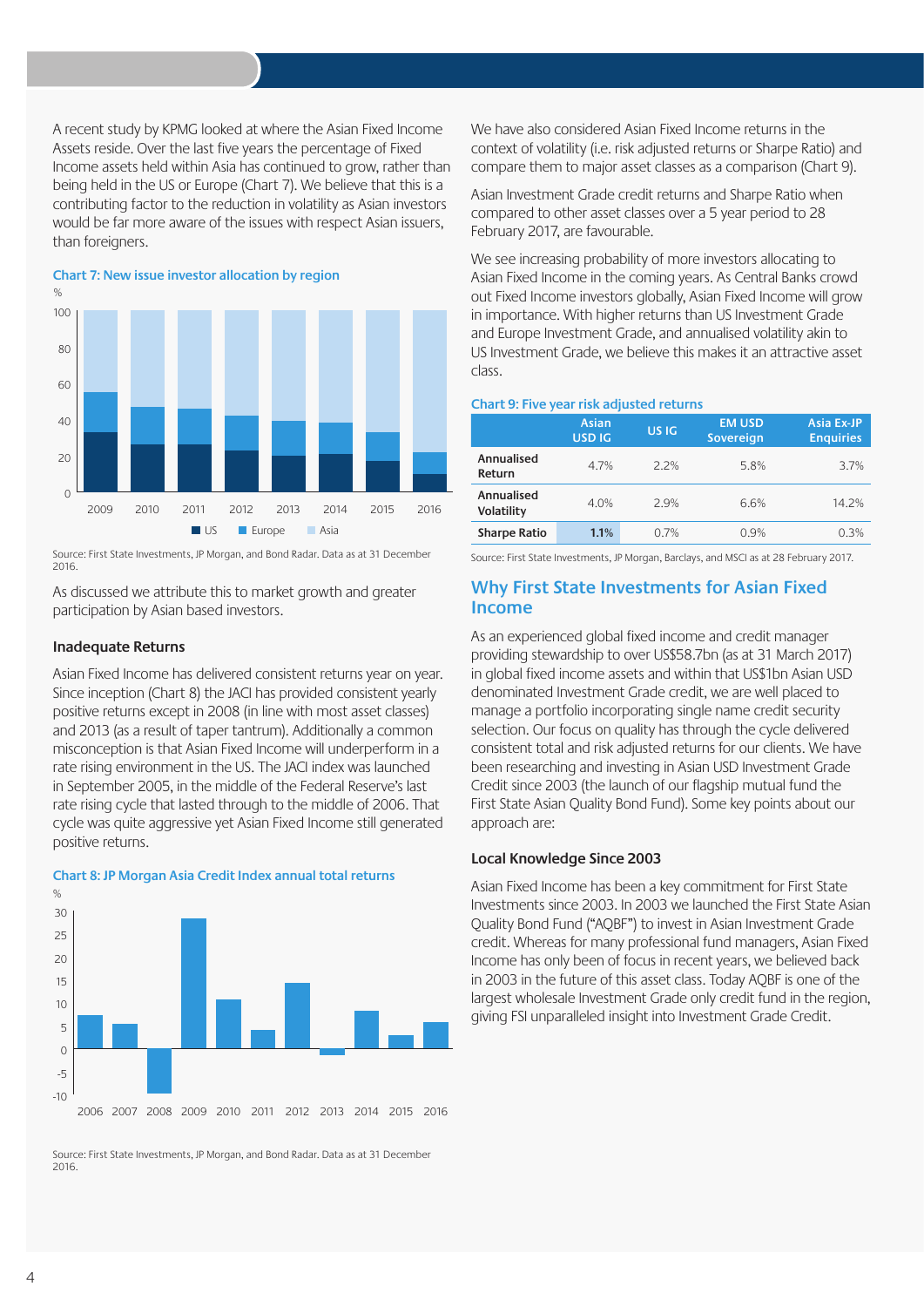#### **Dedicated Experienced Team**

Asian Fixed Income is not just about the asset class, it is about the experience of the people investing in the asset class. Our investment team has average experience of over 15 years in Asian markets. Unlike other teams, we believe a more rounded approach comes from locating the team throughout the region, rather than focusing on one. Today team members are located in Jakarta, Singapore and Hong Kong. In the future we see scope for broadening this further. We believe this delivers a more rounded view of the many complexities of the region. Asian financial markets have been through a lot of cycles and our team have been here to experience most of them.

### **Credit Analysis Incorporating ESG**

At the heart of our Asian Fixed Income investment process is our approach to credit analysis. We combine fundamental credit analysis with quantitative analysis, an Environmental, Social and Governance issues ("ESG") analysis and an assessment of the quality of information provided. This methodology enables us to focus on where the risks in a corporate are changing and has been behind our track record of never having an investment grade issuer default in our portfolios.

## **First State Investments Asian USD Investment Grade Approach**

First State Asian Quality Bond Strategy is an actively managed strategy investing primarily in a diversified portfolio of investment grade Asian USD and local currency bonds, including sovereign, quasi sovereign and corporate bonds. The main sources of value add are:

- Country selection reflecting the output of Asian markets assessment which includes quantitative and qualitative analysis
- A focus on ensuring that portfolios are built in a balanced and diversified manner – where one particular view does not dominate –increasing the likelihood of accomplishing portfolio objectives
- Duration and yield curve management, reflecting our thematic, factor based approach

The result is a portfolio diversified by country, sector and issuer; focused on delivering consistent risk adjusted returns.

## **Asset allocation (%)1**

| <b>Country</b>   | %    | <b>Sector</b>       | %    | <b>Credit rating</b> | %    |
|------------------|------|---------------------|------|----------------------|------|
| China            | 42.0 | <b>Govt Related</b> | 49.4 | $\mathsf{A}$         | 46.5 |
| Singapore        | 11.5 | Corporates          | 44.2 | <b>BBB</b>           | 42.7 |
| <b>Hong Kong</b> | 10.2 | <b>Treasury</b>     | 3.1  | AA                   | 4.5  |
| South Korea      | 9.4  | Securitised         | 0.0  | <b>AAA</b>           | 3.0  |
| India            | 6.5  | Liquidity           | 3.3  | Liquidity            | 3.3  |
| Malaysia         | 5.3  |                     |      |                      |      |
| Indonesia        | 5.1  |                     |      |                      |      |
| <b>Thailand</b>  | 2.6  |                     |      |                      |      |
| <b>USA</b>       | 2.5  |                     |      |                      |      |
| Australia        | 1.6  |                     |      |                      |      |
| Liquidity        | 3.3  |                     |      |                      |      |
|                  |      |                     |      |                      |      |

| Top 10 issuers $(\%)$                |     |
|--------------------------------------|-----|
| <b>Issuer name</b>                   | %   |
| China Overseas Land & Investment Ltd | 3.9 |
| Pertamina Persero PT                 | 3.7 |
| China Huarong                        | 3.6 |
| <b>Overseas Chinese Bk Corp</b>      | 3.4 |
| Sinochem Hong Kong (Group) Co Ltd    | 3.3 |
| Alibaba Group Holding Ltd            | 3.1 |
| <b>DBS Group Holdings Ltd</b>        | 2.8 |
| <b>CNOOC Ltd</b>                     | 2.8 |
| <b>Hyundai Motor Co</b>              | 2.6 |
| <b>United States Treasury</b>        | 2.5 |
|                                      |     |

|                                         | Representative Portfolio <sup>2</sup>              |
|-----------------------------------------|----------------------------------------------------|
| <b>Benchmark</b>                        | JP Morgan Asia Credit Index - Investment Grade     |
| <b>Risk Profile</b><br>(3yr annualised) | Tracking Error: 0.58%<br>Standard Deviation: 3.33% |
| Sharpe Ratio (3yr)                      | 1 35                                               |

#### **Performance**

|                  | <b>Cumulative Returns (%)</b> |         |         |        |
|------------------|-------------------------------|---------|---------|--------|
|                  | 10 years                      | 5 years | 3 years | 1 year |
| Composite $3$    | 64.15                         | 26.37   | 14.23   | 4.28   |
| <b>Benchmark</b> | 75.09                         | 26.59   | 13.83   | 3.73   |
|                  |                               |         |         |        |
|                  | $C - L - L - L - R - L$       |         |         |        |

| 2017<br>2014<br>2015<br>2016<br>2013<br>2012<br><b>YTD</b>                   |  |
|------------------------------------------------------------------------------|--|
| <b>Composite</b> <sup>3</sup> $10.51$ -2.09<br>7.90<br>2.04<br>4 2 1<br>4.67 |  |
| <b>Benchmark</b><br>11.27<br>$-2.56$<br>9.00<br>216<br>357<br>449            |  |

<sup>3</sup> References on following page.

<sup>&</sup>lt;sup>1</sup> First State Asian Quality Bond Fund. Past performance is not necessarily guide to future performance. Reference to specific securities (if any) is included for the purpose of illustration only and should not be construed as a recommendation to buy or sell the same. Source: First State Investments. Data as at 31 May 2017. Gross (in USD term).

<sup>&</sup>lt;sup>2</sup> The analysis on the First State Asian Quality Bond Fund assesses the performance of the fund versus it's benchmark, the J.P Morgan Investment Grade index.